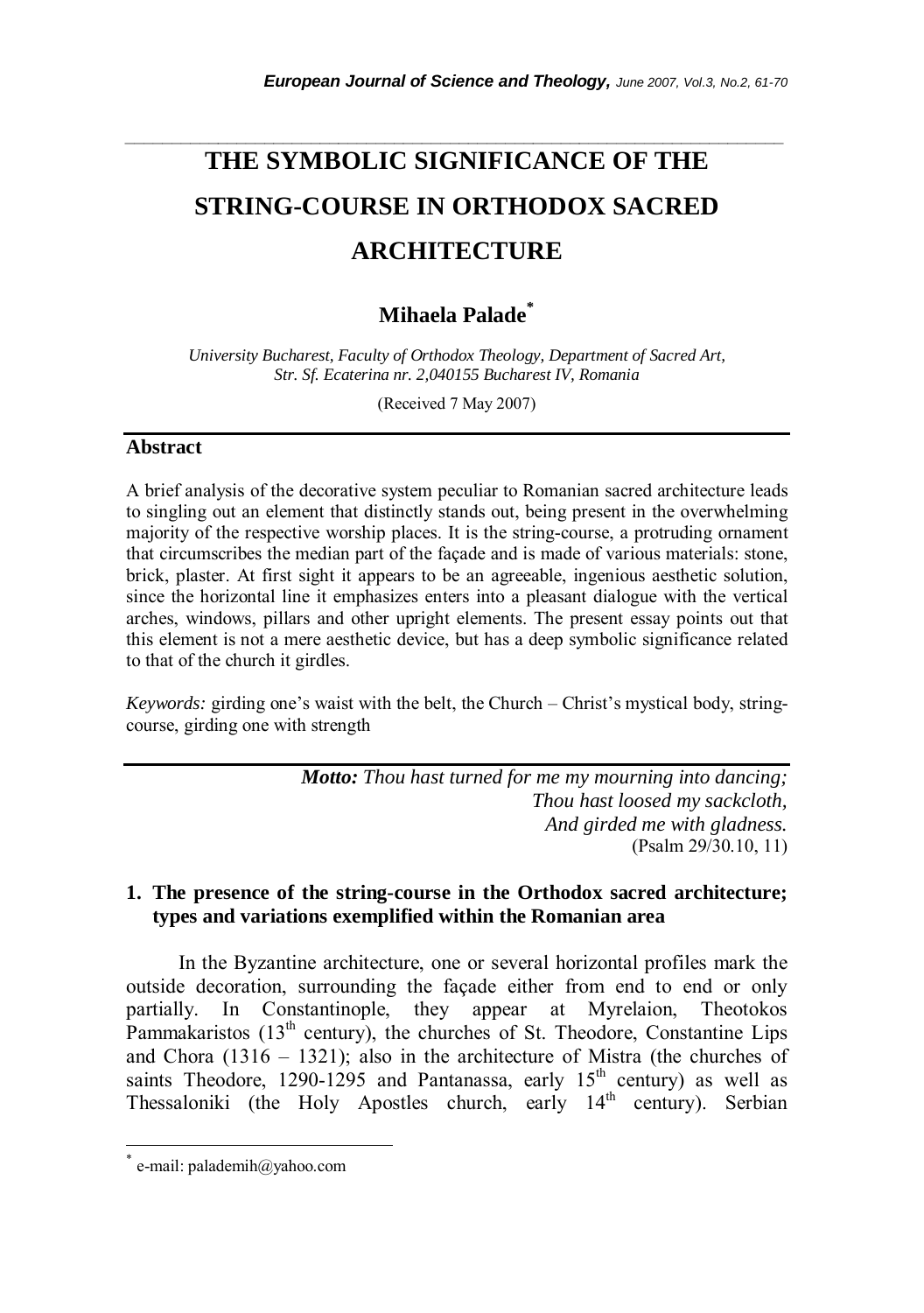architecture, too, favoured the dialogue with the churches' verticality by emphasizing certain horizontal elements, especially with the churches erected during the  $14<sup>th</sup> - 15<sup>th</sup>$  centuries on Morava Valley, called *The Moravian school* [1] (Ravanica, 1381, Ljubostinja, 1402-1405, Krusevac,  $14<sup>th</sup>$  century and Kalenic, 1407-1413).

In the Romanian Principalities, beginning with the church of Dealu Monastery (Wallachia, 1501, Figure. 1) a horizontal decorative element called *string-course* appeared in ecclesial architecture. It surrounds the façades and usually divides them in two equally high tiers, hence its name of *median stringcourse*. As far as the material is concerned, it is integrated into the façade it belongs to, being made of the same material. Thus, there are string-courses made of ashlar, brick or stucco, some of them plastered, and sometimes adorned with paintings.



**Figure 1**. The church of Dealu Monastery (Dambovita, 1501) – general view.

The shapes it adopted have been most diverse. There can be a simple projecting ovolo, or torus on the façade, as is the case with Dealu, Radu-Vodă  $(1570-1614)$ , Bucovăt  $(1572)$ , Căluiu  $(1588)$ , or between rows of indented mouling (decorative motif, made up of a succession of triangles adjacent at the base) – the latter being the most frequent situation. The best known churches are Mihai Vodă (Bucharest), the princiary church at Târgovişte (1583), Galata (Iaşi, 1584), Strehaia Mehedinti, 1645), Dintr-un Lemn (Vâlcea,  $17<sup>th</sup>$  century), Hurezi (Vâlcea, 1690-1697, Figure 2a), Sâmbăta de Sus (Braşov, 1690). It also appears with modest churches such as St. Michael hermitage (Hurez  $18<sup>th</sup>$  century, Figure 2b) or the Măldărești church ( $18<sup>th</sup>$  century).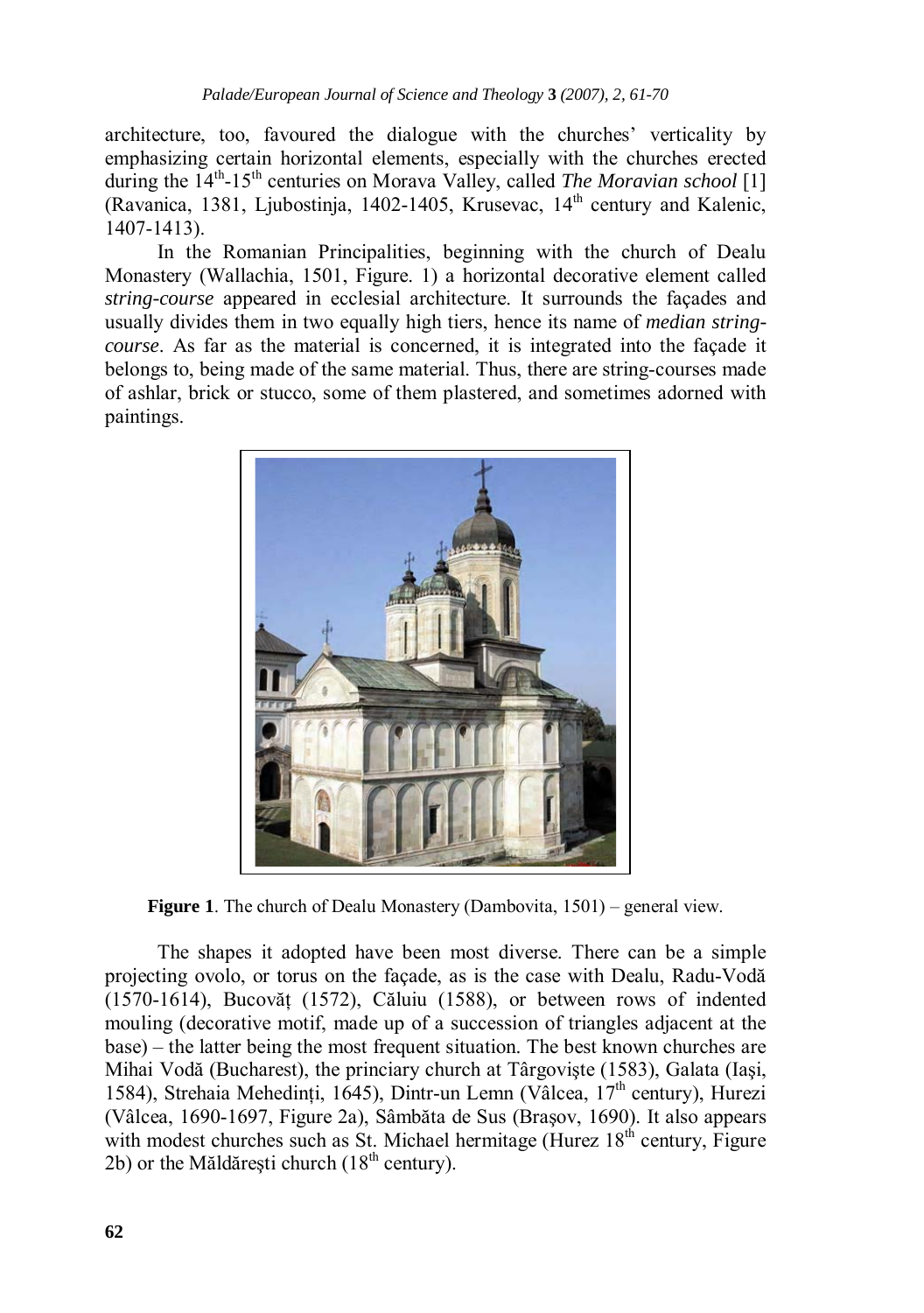

*The symbolic significance of the string-course in Orthodox sacred architecture* 

**Figure 2.** General view of the church of: (a) Hurezi monastery (Vâlcea, 1690-1697); (b) St. Michael hermitage (Hurez,  $18<sup>th</sup>$  century); (c) Dragomirna monastery (Suceava, 1609).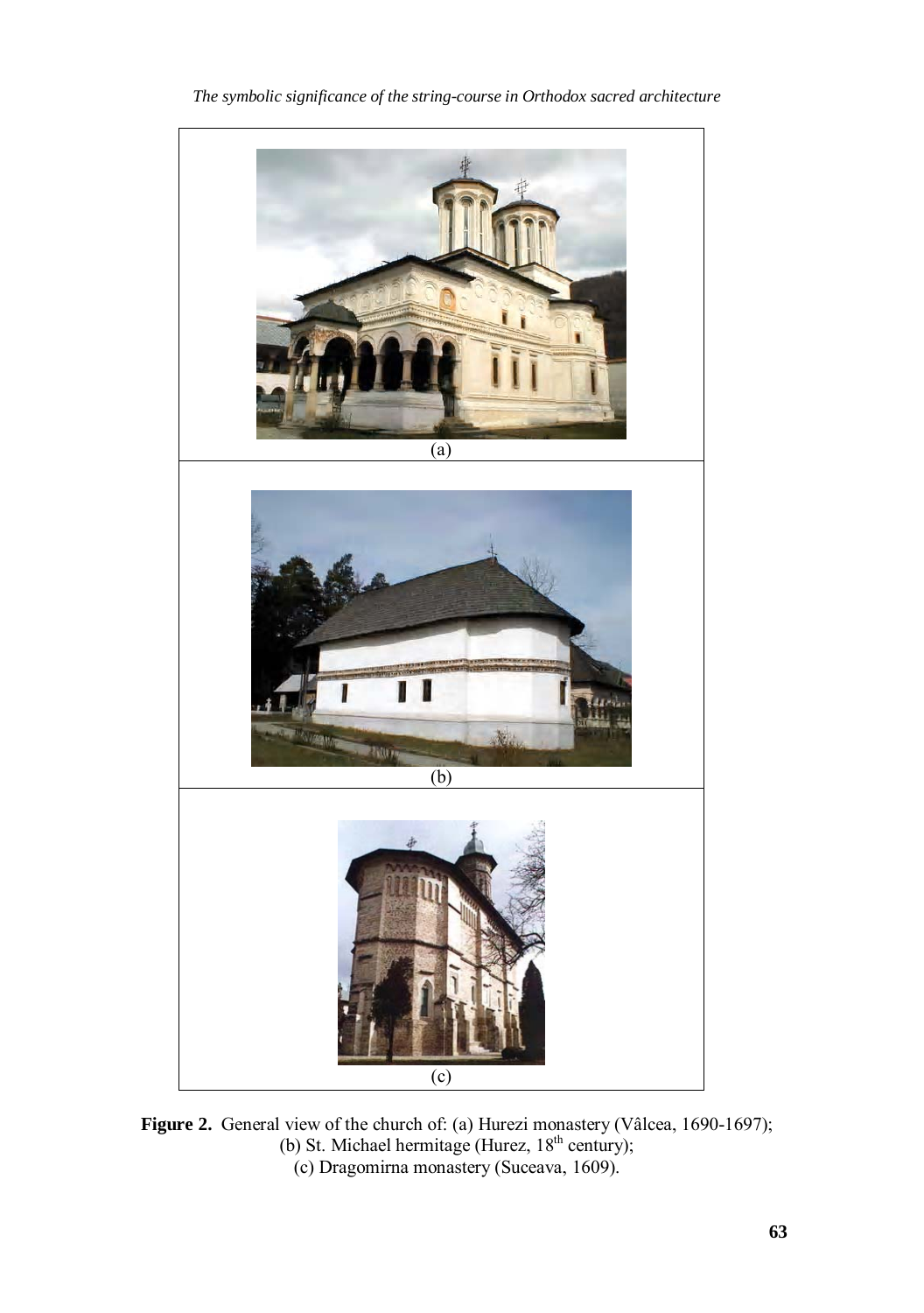A motif related to the decoration characteristic to wooden churches architecture, where it is predominant, is the *twisted rope* – either simple (Curtea de Argeş bishopric church, (1517), Dragomirna (Suceava, 1609, Figure 2c), Trei Ierarhi (Iaşi, 1639), Putna (1622), Stelea (Târgovişte, 1645)) or framed by two rows of indented bricks - the Patriarchate church, Bucharest (1655). Early  $18<sup>th</sup>$ century saw the appearance of a sumptuous, intricate, garland-patterned stringcourse - the churches Stavropoleos (Bucharest, 1724) and Kretzulescu (Bucharest, 1722). We herein indicate a brief bibliography containing data about the churches mentioned [2-8].

All these are variations of the same theme, that of a horizontal element, be it slightly marked or highly protruding, which stands out against the façade like a belt or girdle around a body's waist. The analogy is very obvious when considering the church as Christ's mystical body.

#### **2. The Church's significance as a mystical body**

The Jews were scandalized when referring to His own body, Jesus Christ told them: "Destroy this temple, and in three days I will raise it up." (John 2. 19). Neither they, nor His disciples understood then that "He spoke of the temple of His body. When therefore He was raised from the dead, his disciples remembered that He had said this; and they believed the scripture and the word which Jesus had spoken" (John 2.21, 22).

Biblical texts often draw the analogy between body, tabernacle, temple. The tabernacle whose pattern was revealed to Moses in Mount Sinai (Exodus 25. 40) is nothing other than the Word not yet incarnate (Hebrews 8.2), which comprises everything as a sanctuary of the entire created world, which is not separated from the Word through which everything came into being [9]. And the human body is often called a tent: "For while we are still in this tent, we sigh with anxiety..." (II Corinthians 5.4).

Referring to the church-building campaign initiated by the Holy Emperor Constantine, Eusebius of Caesarea termed it "a spiritual closeness of peoples, the union of the 'members of Christ's body' (Romans 12.5, I Corinthians 12.12) in perfect harmony" [10]. According to Saint Apostle Paul, "as in one body we have many members, and all the members do not have the same function, so we, though many, are one body in Christ, and individually members one of another" (Romans 12.4, 5), and "Do you not know that your bodies are members of Christ?" (I Corinthians 6.15) And the head of this ecclesial body within which we, the members, dwell is Christ Himself (Ephesians 4.15).

The one to best emphasize the church-body relationship was St. Maxim the Confessor, who teaches that the church is man's icon, for it symbolizes man but at the same time is symbolized by man. It is the man having the *hieration* for soul, the altar for mind and the nave for body. Thus, it is image and likeness of the man made in the image and likeness of God, while man in his turn is a mystical church [11].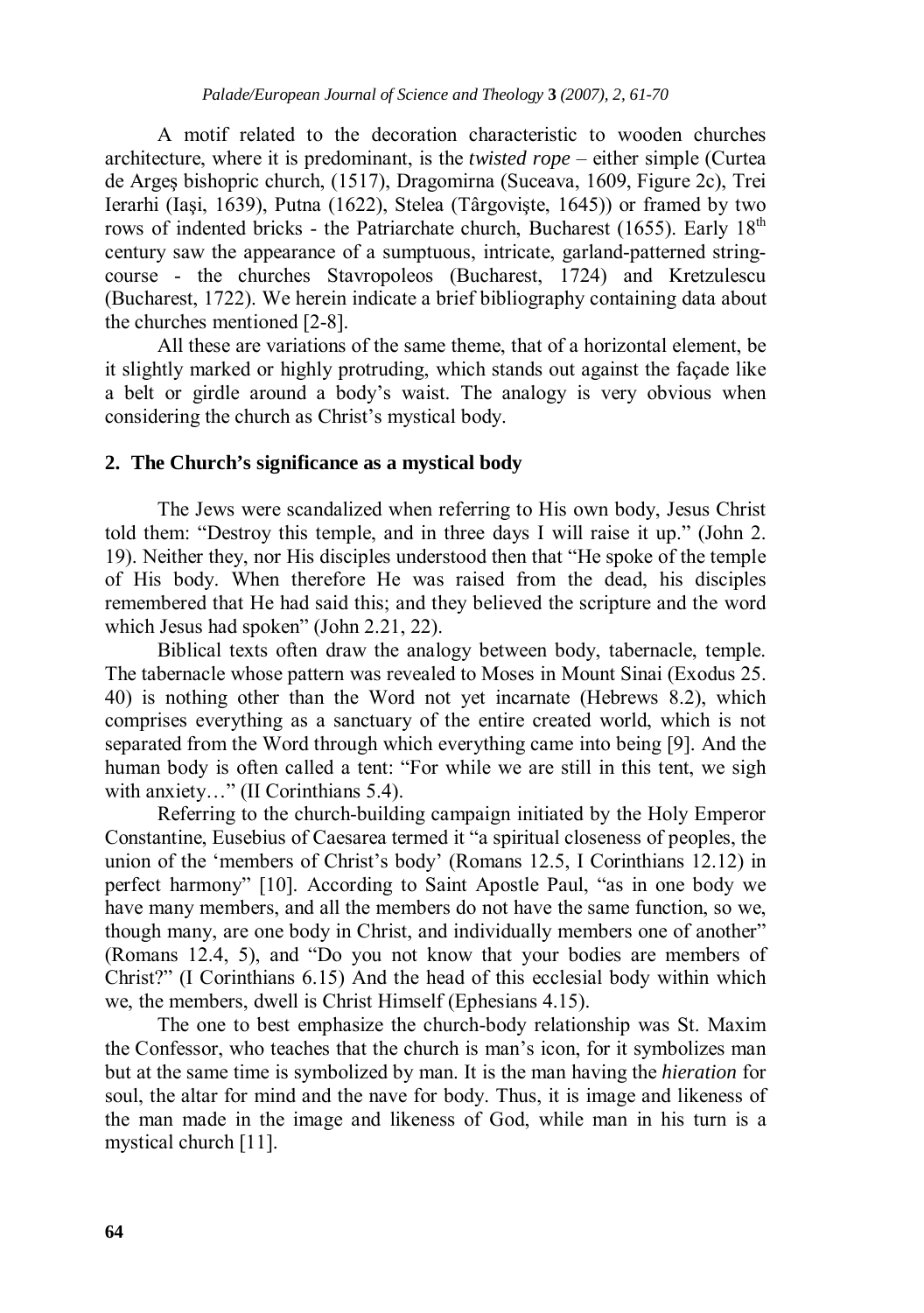# **3. The girdle in lay and liturgical attire**

Originally of practical use, later become a decorative element, the girdle appears as an item of clothing with most peoples, especially those wearing long ample robes, that is the Oriental ones. God, for instance, addressed the Jews preparing to flee Egypt, instructing them to eat the lamb "in this manner: *your loins girded*, your sandals on your feet, and your staff in your hand" (Exodus 12.11).

Jonathan is also mentioned to have "stripped himself of the robe that was upon him, and gave it to David, and his armour, and even his sword and his bow and *his girdle*" (I Samuel 18.4).

The prophet Elijah was renowned for his garb; the messengers sent by Ahaziah described him as "wearing a garment of haircloth, *with a girdle of leather about his loins*" [II Kings 1.8]. Of St. John the Baptist we know he "wore a garment of camel's hair, and a *leather girdle around his waist*…" (Mathew 3.4, Mark 1.6).

Our Lord Himself, before washing his disciples' feet for the Last Supper, "laid aside His garments and *girded Himself with a towel*" (John 13.4). We know that the Holy Virgin also wore a girdle, now kept by Vatoped monastery of Mount Athos and has a feast dedicated to the Setting of the Sacred Belt (or Holy Girdle) in the Religuary, on the  $31<sup>st</sup>$  of August.

The *Acts of the Apostles* book testifies that Saints Peter and Paul wore girdles (Acts 12.8 and 21.11), while Saint John Cassian refers to the same aspect when speaking of the vestments of the monk who, "as Christ's soldier, must always wear a war attire, *his waist always girded* (emphasis mine). The divine Scriptures' authority indeed acknowledges such was the attire of those who established this way of life, certainly Elijah and Elisha, and later the founders and writers of the New Testament: John, Peter and Paul…" [12].

The girdle is also an important element in liturgical vestments. The girdle, or belt, is a 50 cm long, 6-8 cm wide strip of cloth that the bishops or priests put on, over the stikharion, and tighten round their waist, so that they are not hindered during the holy service. It is mentioned in the Old Testament, where they made for Aaron, "the skillfully woven band upon it (the ephod) to gird it on, … of gold, blue and purple and scarlet stuff, and fine twined linen, as the Lord had commanded Moses" (Exodus 39.5) as well as "the girdle of fine twined linen and of blue and purple and scarlet stuff, embroidered with needlework, as the Lord had commanded Moses" (Exodus 39.27-29). "And he put on him [Aaron] the coat, and *girded him with the girdle*, and clothed him with the robe, and put the ephod upon him, and girded him with the skillfully woven band of the ephod, binding it to him therewith." (Leviticus 8.7)

The monk, Christ's soldier, is himself "equipped with a tight belt, so that he can attend to the needs and chores of the monastery, not only with his mind always ready but also with his body unhindered by clothing"[12, p. 119].

All this leads to the conclusion that, since the times of yore, the girdle has constituted a basic item, strictly necessary for carrying on any activity.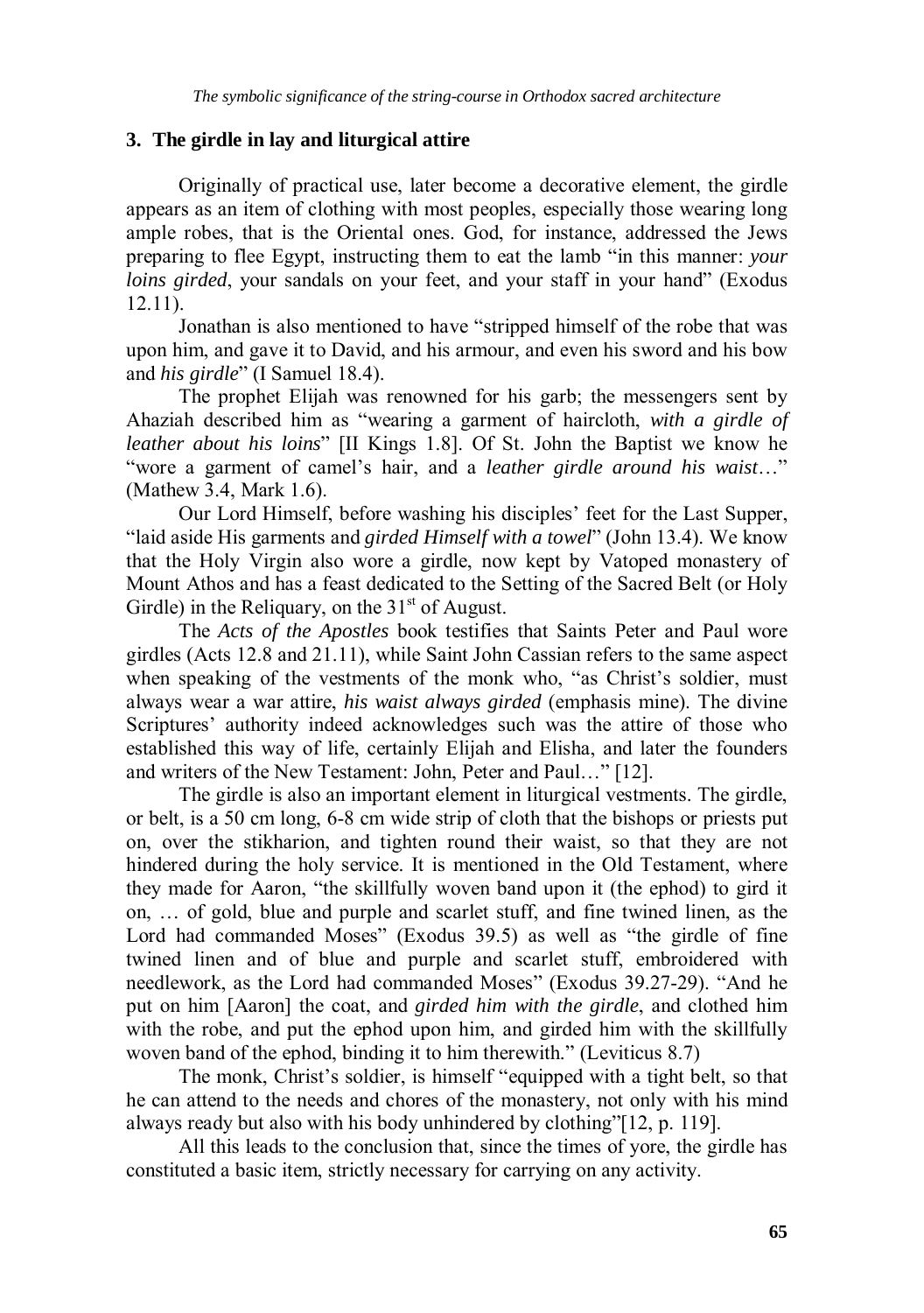#### **4. The spiritual significance of the girdle**

 Its role, however, is not only a practical one, but a highly symbolic one as well. Speaking of Christ's soldier, who is girdled with a 'double belt', St. John Cassian refers both to an item of clothing and a spiritual symbol [12, p. 120].

 Generally, girding one's waist with a view to travelling or any other action was, with the ancients, "a proof of energy and, as such, of disdain for any weakness; it was also the sign of a fair demeanour and of purity of heart… as well as, according to St. Gregorius, a symbol of chastity" [13]. The belt signifies "commitment, fidelity, power, audacity, prestige, the preparation for accomplishing an important mission or glorious deeds, as heroes do in stories before fighting the dragon; it is a sign of protection, safeguarding, defence, chastity, fecundity" [14].

 The act of girding oneself symbolizes force, which can be either good or evil, benevolent or malevolent. The psalm, for instance, says: "He clothed himself with cursing as his coat, may it soak into his body like water, like oil into his bones! May it be like a garment which he wraps round him, *like a belt with which he daily girds himself*! May this be the reward of my accusers from the Lord, of those who speak evil against my life!" (Psalm 108/109.17-19). Most of the times, 'girding the belt' signifies preparation for an errand or journey and for preaching the Gospel [15].

 Although in the Old Testament, the belt was an actual item of raiment, the prophet Isaiah gives it a symbolic connotation as well. Referring to Messiah, he says that "righteousness shall be *the girdle of His waist*, and faithfulness *the girdle of His loins*" (Isaiah 11.4, 5). The same in the prophecy concerning Jerusalem: "In that day I will call My servant Eliakim, the son of Hilkiah, and I will clothe him with your robe, and will bind your girdle on him, and will commit your authority to his hand; and he shall be a father to the inhabitants of Jerusalem and to the house of Judah" (Isaiah 22.20, 21).

 In Daniel's vision appears "a man clothed in linen, whose loins were *girded with gold*" (Daniel 10.5), while St. John the Theologian saw "seven golden lampstands, and in the midst of the lampstands one like a son of man, clothed with a long robe and *with a golden girdle round his breast*" (Revelation 1.12, 13).

 In the Old Testament, the girdle was 'the sign of the dignity and authority of priesthood'. It was made of linen, but in the colours of the veil of the Holy Place in the tabernacle. The priest's girdle "represents the propriety with which Christ, reigning, girded Himself with the great power of divinity" [16].

 As explained by St. Simon, archbishop of Thessaloniki, the girdle shows both one's capacity as a servant and the power granted to him by God, as the celebrant himself confesses in the prayer he utters while girding himself. Taking the girdle, he blesses it, kisses the cross on it and puts it on, saying: "Blessed is God, Who girded me with strength, and made my way safe. He made my feet like hind's feet, and set me secure on the heights" (Psalm 17/18.35, 36) [17].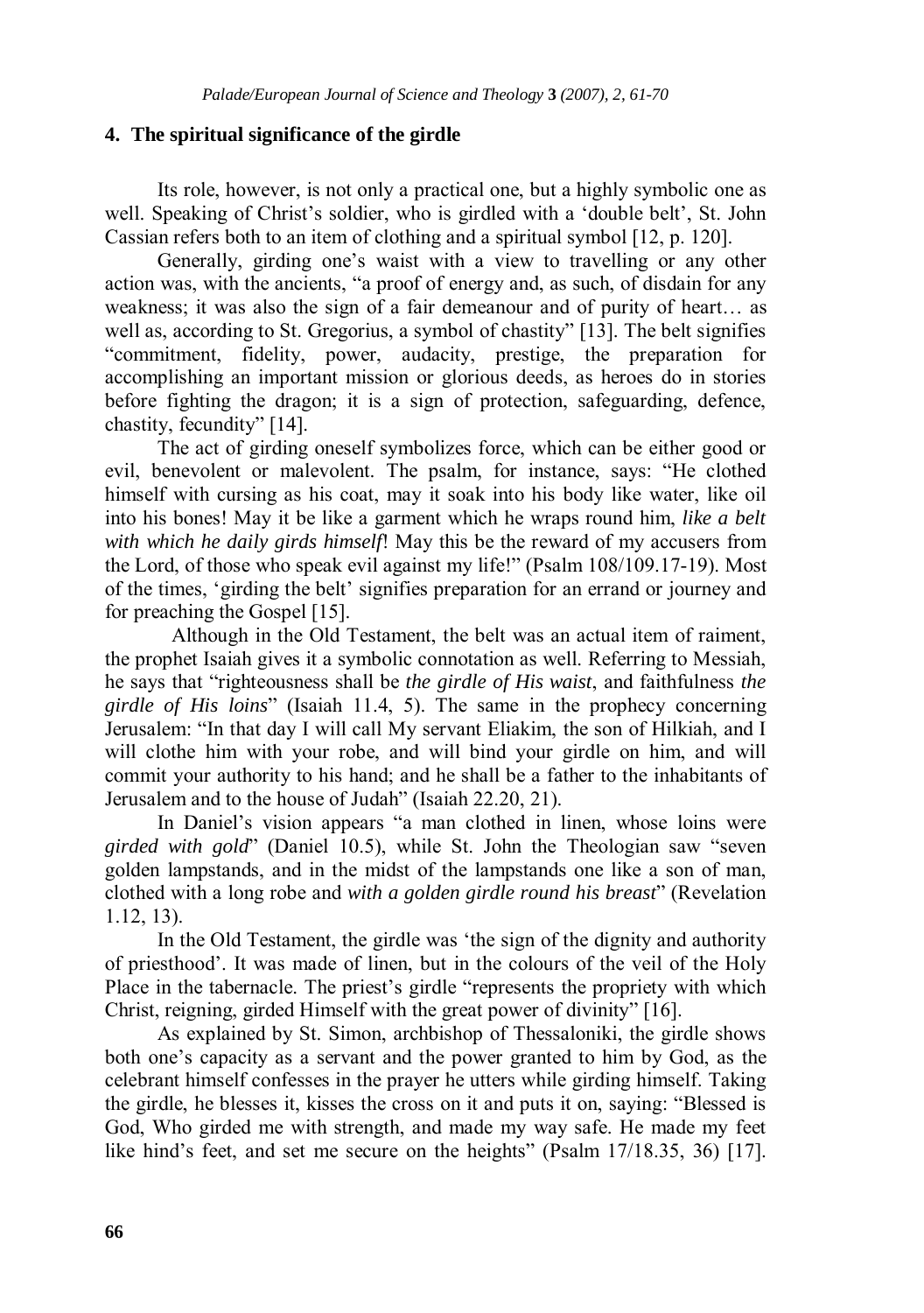The celebrant's girding "shows his condition of a servant. It also shows the chastity of loins and groin" [18].

 The girdle is a symbol of priest's self-effacement, his renouncing the world and his bond to the Church. It is also a warning for him to be always ready to preach the Gospel, which is to have "his waist girded" [15, p. 63]. As for the monk, the very girdle constitutes a major sign of the holiness that is expected from his part. Girding his waist and putting on a strap of dead leather means that he is endeavouring to kill those members that hold the seeds of passions, so that the commandment "Let your loins be girded" [Luke 12.35] is addressed to him [12, p.119].

#### **5. The symbolic significance of the string-course in sacred architecture**

 The Old Testament description of the tabernacle mentions a *middle bar* extending from one end to the other of the tabernacle: "And he made bars of acacia wood, five for the frames of the one side of the tabernacle, and five bars for the frames of the other side […] And he made the middle bar to pass through from end to end halfway up the frames" (Exodus 36.31-33 and 26.26-30).

 Likewise, prophet Ezekiel's vision concerning the temple says that the base of the altar had "a rim around its edge" (Ezekiel 43.13) and the ledge of the altar also had "a rim around it half a cubit broad" (Ezekiel 43.17).

 Again in the times of old, in order to express most suggestively His closeness to the house of Israel, God employed the comparison with the belt: "For as the waistcloth clings to the loins of a man, so I made the whole house of Israel and the whole house of Judah cling to Me, says the Lord, that they might be for Me a people, a name, a praise, and a glory, but they would not listen" (Jeremiah 13.1-11).

 In its capacity as Christ's body, the church displays a similar appearance as His, which is girded, surrounded by a girdle in the guise of the string-course. For the psalm says: "The Lord reins; He is robed in majesty; the Lord is robed, He is girded with strength. The world is established, it shall never be moved" (Psalm 92/93.1, 2). And he who obeys Lord's will and prays to Him is heard: "Hear, O Lord, and be gracious to me! O Lord, be Thou my helper! Thou hast turned for me my mourning into dancing; Thou hast loosed my sackcloth and *girded me with gladness.*" (Psalm 29/30.10, 11) This girding by the Lord drives any evil away, acting as a shield against the world that has not known Him. Therefore, the belt (string-course) around the church symbolizes this very protection it enjoys, being shielded by God.

 At the same time, the string-course surrounding the church signifies the gathering of members in a single body, like a bundle bound around its middle, in a visual rendering of our Saviour's sacrifice, for "Jesus should die for the nation, and not for the nation only, but *to gather into one* the children of God who are scattered abroad" (John 11.51, 52) Again in the Creed, we confess our faith in "one holy..." Church. Hence the string-course emphasizes this notion, by unifying church's body and fulfilling our Saviour's wish, uttered during the Last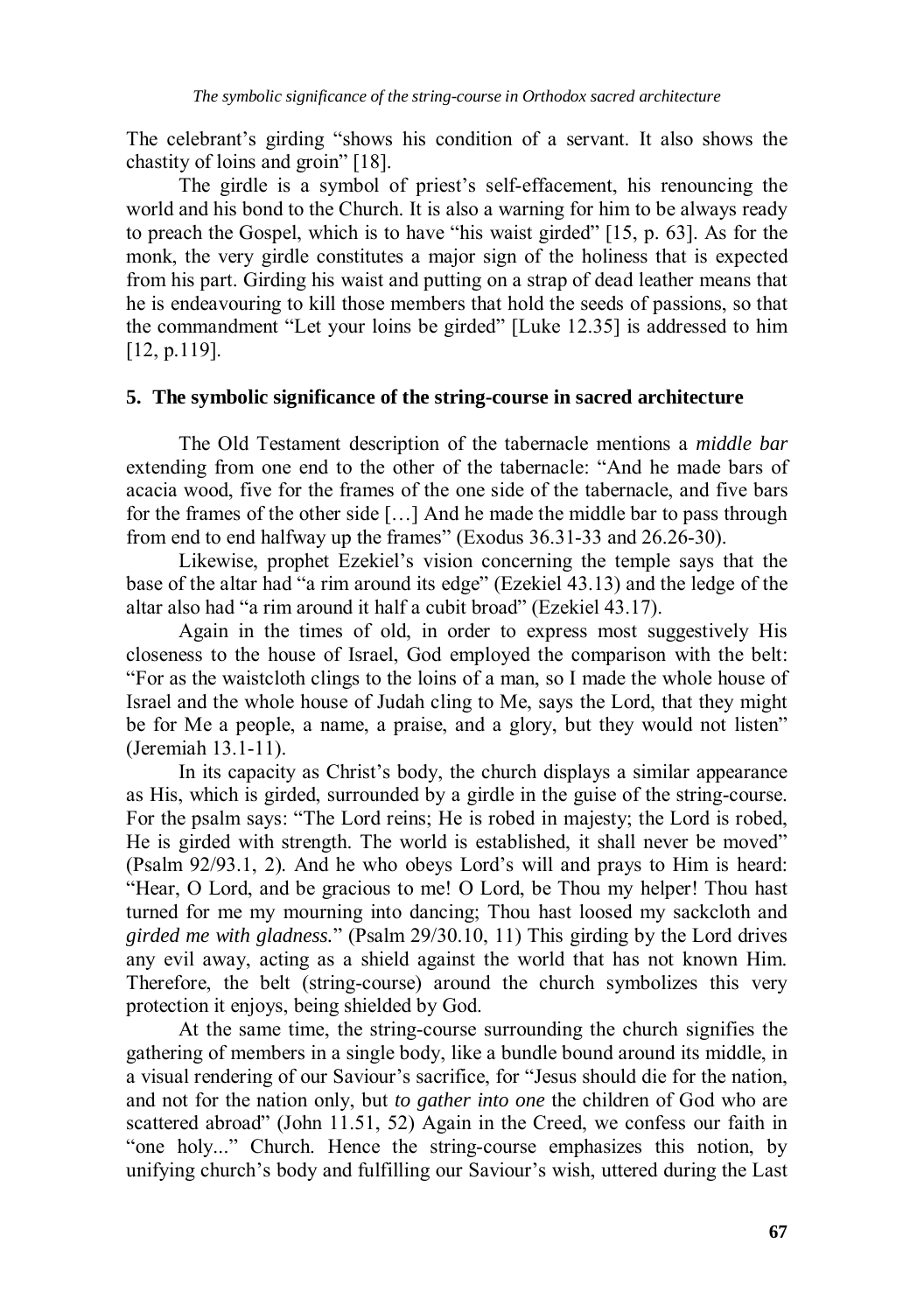Supper: "Holy Father, keep them in Thy name, which Thou hast given me, *that they may be one*, even as we are one" (John 17.11).

 The church is also holy, and the Scripture shows that "only those who had extinguished the fire of carnal passions… wore the girdle" [12, p. 119]. Saint Apostle Paul urged Christians to "put on the whole armour of God, that you may be able to withstand in the evil day, and having done all, to stand. Stand therefore, having girded your loins with truth, and having put on the breastplate of righteousness, and having shod your feet with the equipment of the gospel of peace" (Ephesians 6.13-15). And St. Peter, after having referred to the prophets who announced the grace that was to descend unto us, advises the faithful Christians: "Therefore *gird up your minds*, be sober, set your hope fully upon the grace that is coming to you at the revelation of Jesus Christ." (I Peter 1.13)

 Being holy, the church must always be girded and ready to fight sin; accordingly, its appearance must suggest this, fulfilling Isaiah's prophecy about the fruitless vineyard that would be laid waste and a nation from afar that would be summoned from the ends of the earth: "Lo, swiftly, speedily it comes! None is weary, none stumbles, none slumbers or sleeps, *not a waistcloth is loose*, not a sandal-thong broken." (Isaiah 5.26, 27) Which means that the covenant is eternal.

 Generally, whereas one's girding means fulfilling a sacred commitment, ungirding denotes breaking it; for a soldier or a magistrate it meant renouncing their function, laying down their arms [13, p. 317]. This is why the church is at all times girded with the string-course, to testify to its incessant struggle to do God's will, to which it is committed and it shall never renounce.

 In scriptural texts, girding is often associated with power: "By dread deeds Thou dost answer us with deliverance, O God of our salvation, who art the hope of all the ends of the earth, and of the farthest seas; who by Thy strength hast established the mountains, *being girded with might*." (Psalm 64/65.6, 7) Consequently, an act of girding signifies precisely the power of fighting temptation and overcoming it: "For Thou didst *gird me with strength* for the battle; Thou didst make my assailants sink under me" (Psalm 17/18.39) – therefore the sign of bodily and spiritual purity.

The appearance of any worship place must proclaim that the Church is powerful, as it is established by Christ upon the rock of Peter's confession that Jesus Christ is the Son of the living God (Mathew 16.16) and "the powers of hell shall not prevail against it" (Mathew 16.18), since its foundation is Christ the Rock. For this reason, the string-course is also a symbol of power, consistency and triumph.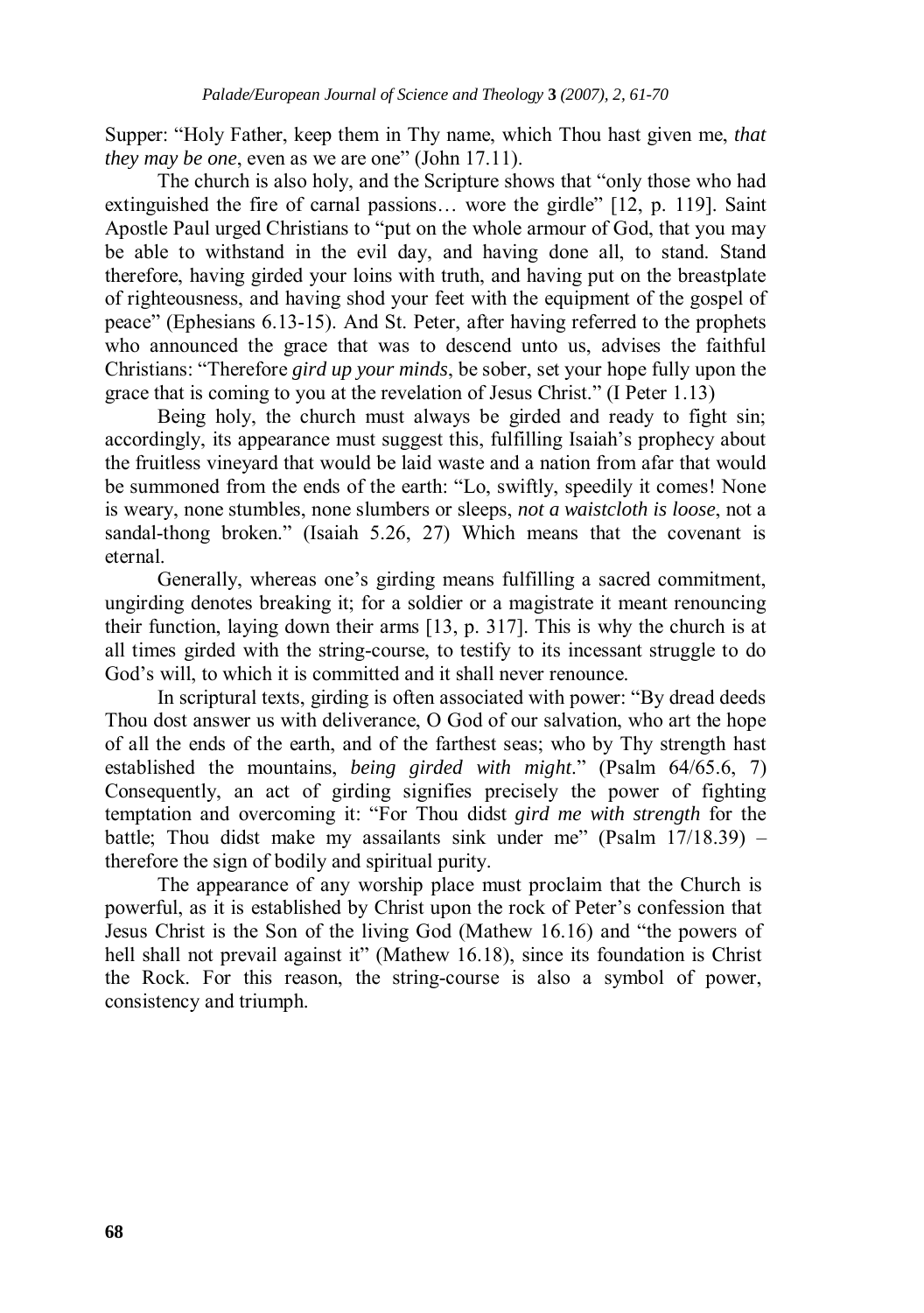## **6. Final considerations**

"… I look for the Resurrection of the dead, and the Life of the world to come."

The church, a worship place, is the most telling image of the way in which we Christians ought to expect Christ's second coming. We must be prepared, as the commandment urges us: "Let *your loins be girded* and your lamps burning, and be like men who are waiting for their master to come home from the marriage feast, so that they may open to Him at once when He comes and knocks" (Luke 12.35, 36).

A symbol of power, faith and truth, as well as of purity and holiness, the girdle is tightened - both literally and figuratively speaking - round the Master's body and soul, and so it should be for the servant as well: "Blessed are those servants whom the master finds awake when He comes; truly, I say to you, He *will gird himself* and have them sit at table, and He will come and serve them" (Luke 12.37).

Be it made of stone, brick or wood, a sumptuous cathedral or a modest chapel, a foundation of princes or a mere building by villagers, the church is always girded with the string-course towards a constant reminding of the fact that "The Lord reigns; He is robed in majesty, He is *girded* in strength" (Psalm 92/93.1, 2).

#### **References**

- [1] G. Millet, *L'ancien art serbe-Les églises,* Boccard, Paris, 1919, 152.
- [2] C. Diehl, *Manuel d'art bizantin*, Auguste Picard, Paris, 1925.
- [3] C. Mango, *Byzantine Architecture*, Faber and Faber/Electa, London, Milano, 1986.
- [4] G. Ionescu, *Architecture on Romania's Territory Throughout the Centuries*, Ed. Academiei, Bucharest, 1981.
- [5] V. Drăguţ, *Encyclopedic Dictionary of Romanian Medieval Art*, Ed. Ştiinţifică şi Enciclopedică, Bucharest, 1976.
- [6] G. Curinschi Vorona, *The History of Romanian Architecture*, Ed. Tehnică, Bucharest, 1981.
- [7] G. Curinschi Vorona, *The Universal History of Architecture*, vol. III, Ed. Tehnică, Bucharest, 1986.
- [8] I. Godea, *Romanian Wooden Churches*, *North-Eastern Transylvania*, Meridiane, Bucharest, 1996.
- [9] I. Moldovan, Ortodoxia, **3** (1982) 428.
- [10] Eusebius of Caesarea, *Church History*, in *Writings*, part I, Romanian translation by T. Bodogae, PSB no. 13, Biblical and Mission Institute of the Romanian Orthodox Church, Bucharest, 1987, 363.
- [11] St. Maxim the Confessor, *Mystagogy Cosmos and soul, images of the church*, Romanian translation by D. Stăniloae, Biblical and Mission Institute of the Romanian Orthodox Church, Bucharest, 2000, 18.
- [12] St. John Cassian, *Institutes* (De institutis coenobiorum) and *Conferences* (Collationes), Romanian translation by V. Cojocaru and D. Popescu, Biblical and Mission Institute of the Romanian Orthodox Church, Bucharest, 1990, 113.